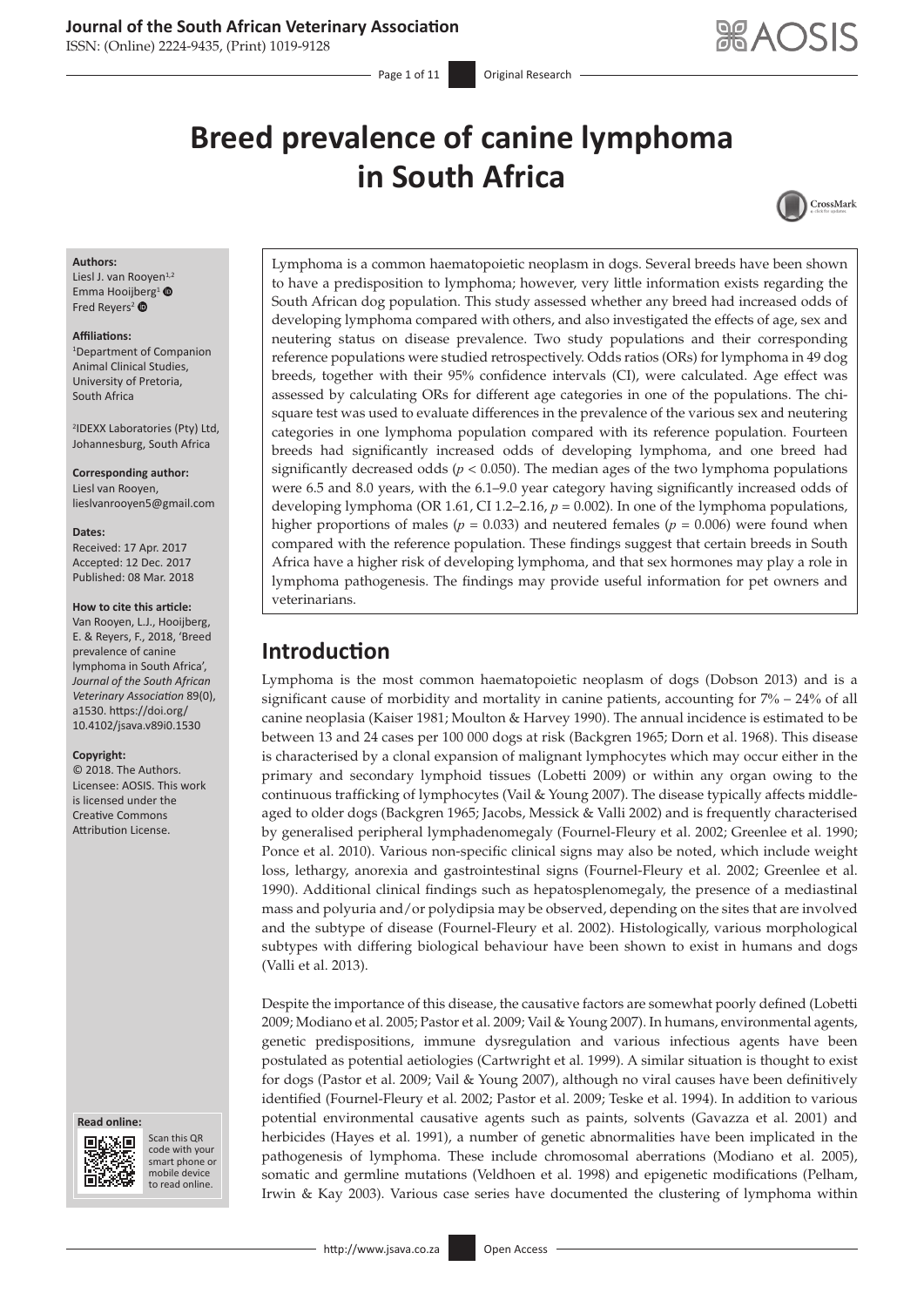groups of related dogs (Lobetti 2009; Onions 1984; Teske et al. 1994), which lends support to the role of genetic factors, of which some have been described previously (Stone et al. 1991a; Stone, Jacky & Prieur 1991b). Furthermore, it has been shown that certain dog breeds, such as the Boxer, have susceptibility or a breed predisposition to lymphoma (Edwards et al. 2003; Priester 1967; Teske 1994).

While various epidemiological studies on breed prevalence of canine lymphoma have been conducted in a number of geographic locations in Europe (Blackwood, Sullivan & Lawson 1997; Cora et al. 2016; Dobson & Gorman 1993; Edwards et al. 2003; Ernst et al. 2016; Gruentzig et al. 2015; Jagielski et al. 2002; Merlo et al. 2008; Pastor et al. 2009; Sapierzynski et al. 2010; Teske 1994), North America (Dorn, Taylor & Hibbard 1967; Dorn et al. 1968; Keller et al. 1993; Villamil et al. 2009; Zemann et al. 1998) and South America (Neuwald et al. 2014), very little information exists regarding the situation in South Africa. Observations by one of the authors (F.R.) suggest that certain popular breeds such as the South African Boerboel, Rhodesian Ridgeback, Staffordshire Bull Terrier and Labrador Retriever appear to be predisposed. However, such observations are confounded by the fact that these breeds are popular with the owner population, and a higher number will be presented for veterinary care for this condition.

It was hypothesised that certain breeds in South Africa would have a higher prevalence and higher risk of lymphoma compared with the general canine population. This study assessed whether certain dog breeds had greater odds of developing lymphoma compared with other breeds using an appropriate reference population to serve as an estimate for the local canine population. Knowledge of such breed predispositions could provide useful information for practicing veterinarians, breeders and pet insurance companies. An additional aim of this study was to investigate the effect of age, sex and neutering status on the prevalence of lymphoma by determining whether dogs in different age categories had greater odds of developing the disease compared with others, and whether the prevalence of lymphoma in certain sex or neutering groups was higher than the prevalence of the sex group in the relevant reference population.

# **Research method and design Study design and inclusion criteria**

This study was a retrospective data analysis. The study was conducted using laboratory data generated by IDEXX Laboratories South Africa during the period from 01 March 2014 to 31 July 2016 (known as the IDEXX population), and the Section Clinical Pathology of the Faculty of Veterinary Science of the University of Pretoria (known as the CP population) during the period 01 January 2014–30 June 2016.

Both databases were searched using the term 'lymphoma'. Cytological reports containing these search terms were

retrieved and reviewed. Cases were included in the study population on the basis of a cytological diagnosis of lymphoma (see below), and if the breed was known. Where available, histopathology and clinical findings were incorporated to strengthen the diagnosis. In instances where an equivocal diagnosis had initially been made, the slides were reviewed by either a board-certified clinical pathologist (E.H.) or a clinical pathology resident (L.J.v.R.) before being included in the study.

Specifically, a cytological diagnosis of lymphoma was made if a sample obtained from lymphoid tissue (lymph nodes, spleen) displayed a monomorphic population (> 50%) of immature lymphoid cells (Messick 2014). Cells were classified as immature if they displayed the following characteristics (Munasinghe et al. 2015; Sozmen et al. 2005): increased cell size (nucleus  $> 1.5 \times$  the size of a red blood cell), multiple abnormal nucleoli, finely stippled or coarse chromatin and nuclear shape atypia. Additional characteristics included increased cytoplasmic basophilia and abnormal mitoses (Munasinghe et al. 2015; Sozmen et al. 2005). Similarly, a diagnosis of lymphoma was made if there was evidence of organ infiltration (e.g. liver, kidney) by immature-appearing lymphoid cells, or if a body cavity effusion contained low to high numbers of a monomorphic population of immature lymphocytes.

In addition, the clinical records of the cases seen by the Section Clinical Pathology, and the database of the Anatomical Pathology Section of IDEXX Laboratories South Africa, were searched to identify which cases were confirmed by means of histopathology or immunophenotyping.

Cases were excluded in the following instances: if no information regarding the breed was available, if the cytological findings were not consistent with the abovementioned criteria or if the histopathological findings (where available) yielded a diagnosis other than lymphoma. All included cases were captured into a spreadsheet, and the following data were recorded: breed, age, sex, neutering status and cytological diagnosis.

Three reference populations were created for the purpose of comparison. The first of these was a breakdown according to breed of all of the canine patients for which samples had been accessioned by the clinical pathology laboratory during the study period. A similar breed list was compiled for all of the canine cases that were accessioned by the Johannesburg branch of IDEXX Laboratories South Africa during the study period; this particular breed list also contained information about age and neutering status of individuals (where available). Data from a pet insurance company were also obtained in order to provide an indication of breed prevalence in a non-laboratory population. This contained the following information: total number of insured dogs on the database, as well as a breakdown of this number according to breed.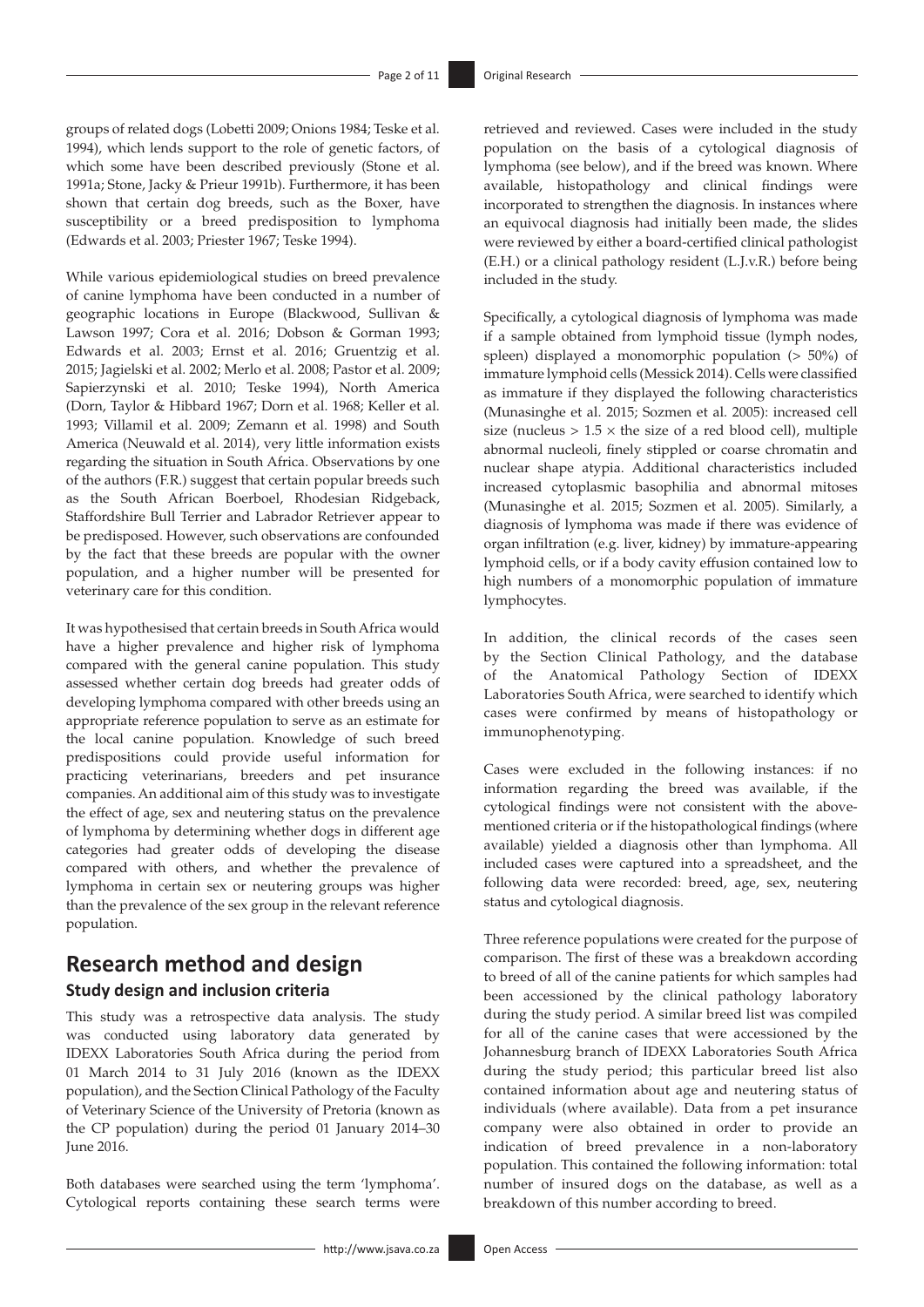### **Statistical analysis**

Each population was evaluated separately and was compared to the reference population generated for the particular laboratory in question. Firstly, the prevalence of lymphoma in each study population was calculated by dividing the total number of cases with lymphoma by the total number of dogs in the relevant reference population. Similarly, the frequency of each breed and prevalence of lymphoma in each breed in each population was calculated. The prevalence of lymphoma in each study population was compared using a chi-square  $(\chi^2)$  test. When the information was available, the prevalence of each sex and neutering category was calculated. A  $\chi^2$  test was used to assess for differences in sex and neutering status between the IDEXX lymphoma population and the IDEXX reference population, and between the two lymphoma study populations. The median age for each lymphoma population was calculated; in the case of the IDEXX lymphoma population, this was compared with the median age of the IDEXX reference population by means of a Mann–Whitney *U* test. The median age for the two lymphoma populations were also compared using the same statistical methods. Data on age, sex and neutering status were not available for the CP reference population.

To assess for possible breed predispositions, the odds ratio (OR) with 95% confidence intervals (CIs) was calculated for each breed. The OR is the odds of a dog of a particular breed developing lymphoma compared with all other breeds in a particular reference population (Szumilas 2010). In this context, an OR > 1.00 indicates possible increased risk of developing lymphoma, whereas an OR < 1.00 suggests a decreased risk. The CI is a measure of uncertainty of the true value of the OR which takes the sample size into

account. The narrower the CI, the more precise the OR; and the CI should not contain the value 1.00 for the OR to be considered significant (Szumilas 2010). The CI and thus imprecision of the OR increase when very small sample sizes are used. The OR was therefore not calculated for breeds where the number of animals in either reference population was less than five.

To further explore the influence of age, the IDEXX reference and lymphoma populations were stratified into the following age categories: 0.0–3.0 years, 3.1–6.0 years, 6.1–9.0 years, 9.1–12.0 years, 12.1–15.0 years, 15.1–18.0 years and 18.1 years and above. Once cases had been grouped into these categories, the OR of each age category for developing lymphoma compared with all other categories was calculated. In addition, 95% CIs were also calculated for each OR.

A *p*-value of < 0.050 was considered statistically significant.

All statistical analyses were performed using Microsoft Excel (Microsoft Corp., Redmond, WA, USA) and MedCalc Statistical Software version 16.4.3 (MedCalc Software bvba, Ostend, Belgium).

### **Results**

Table 1 shows a comparison of the two laboratory reference populations in terms of breed frequency. Breed information from the insurance database is also included in Table 1, for reference. The breeds in which lymphoma was identified during the study period, as well as in previous studies, are listed individually in the table. In both the IDEXX and the CP populations, these breeds made up over 90% of the reference populations, and over 80% of the insurance population.

| <b>Breed</b>                | <b>IDEXX</b> reference population |               | Section Clinical Pathology reference population |               | Insurance database |               |
|-----------------------------|-----------------------------------|---------------|-------------------------------------------------|---------------|--------------------|---------------|
|                             | Number                            | Frequency (%) | <b>Number</b>                                   | Frequency (%) | Number             | Frequency (%) |
| <b>Jack Russell Terrier</b> | 2314                              | 8.15          | 761                                             | 13.66         | 1534               | 5.20          |
| Dachshund                   | 2213                              | 7.79          | 540                                             | 9.70          | 2198               | 7.45          |
| Yorkshire Terrier           | 1587                              | 5.59          | 369                                             | 6.63          | 1625               | 5.51          |
| Labrador Retriever          | 2289                              | 8.06          | 339                                             | 6.09          | 1864               | 6.32          |
| Boerboel                    | 1001                              | 3.52          | 267                                             | 4.79          | 1148               | 3.89          |
| German Shepherd             | 1792                              | 6.31          | 195                                             | 3.50          | 2311               | 7.83          |
| Rottweiler                  | 674                               | 2.37          | 168                                             | 3.02          | 1298               | 4.40          |
| <b>Mixed Breed</b>          | 1303                              | 4.59          | 163                                             | 2.93          | 246                | 0.83          |
| Maltese Poodle              | 1237                              | 4.36          | 161                                             | 2.89          | 1365               | 4.63          |
| Fox Terrier                 | 506                               | 1.78          | 142                                             | 2.55          | 352                | 1.19          |
| American Pit Bull Terrier   | 324                               | 1.14          | 134                                             | 2.41          | 480                | 1.63          |
| Doberman Pinscher           | 271                               | 0.95          | 130                                             | 2.33          | 360                | 1.22          |
| Cocker Spaniel              | 445                               | 1.57          | 113                                             | 2.03          | 604                | 2.05          |
| <b>Bull Terrier</b>         | 528                               | 1.86          | 110                                             | 1.98          | 657                | 2.23          |
| Pomeranian                  | 435                               | 1.53          | 108                                             | 1.94          | 334                | 1.13          |
| <b>Border Collie</b>        | 504                               | 1.77          | 96                                              | 1.72          | 498                | 1.69          |
| <b>Great Dane</b>           | 393                               | 1.38          | 89                                              | 1.60          | 568                | 1.92          |
| Beagle                      | 404                               | 1.42          | 88                                              | 1.58          | 280                | 0.95          |
| Husky                       | 600                               | 2.11          | 87                                              | 1.56          | 617                | 2.09          |
| Staffordshire Bull Terrier  | 551                               | 1.94          | 87                                              | 1.56          | 335                | 1.14          |

**TABLE 1:** List of dog breeds, as well as their absolute numbers and frequencies, in each reference population as well as in a pet insurance population.

Table 1 continues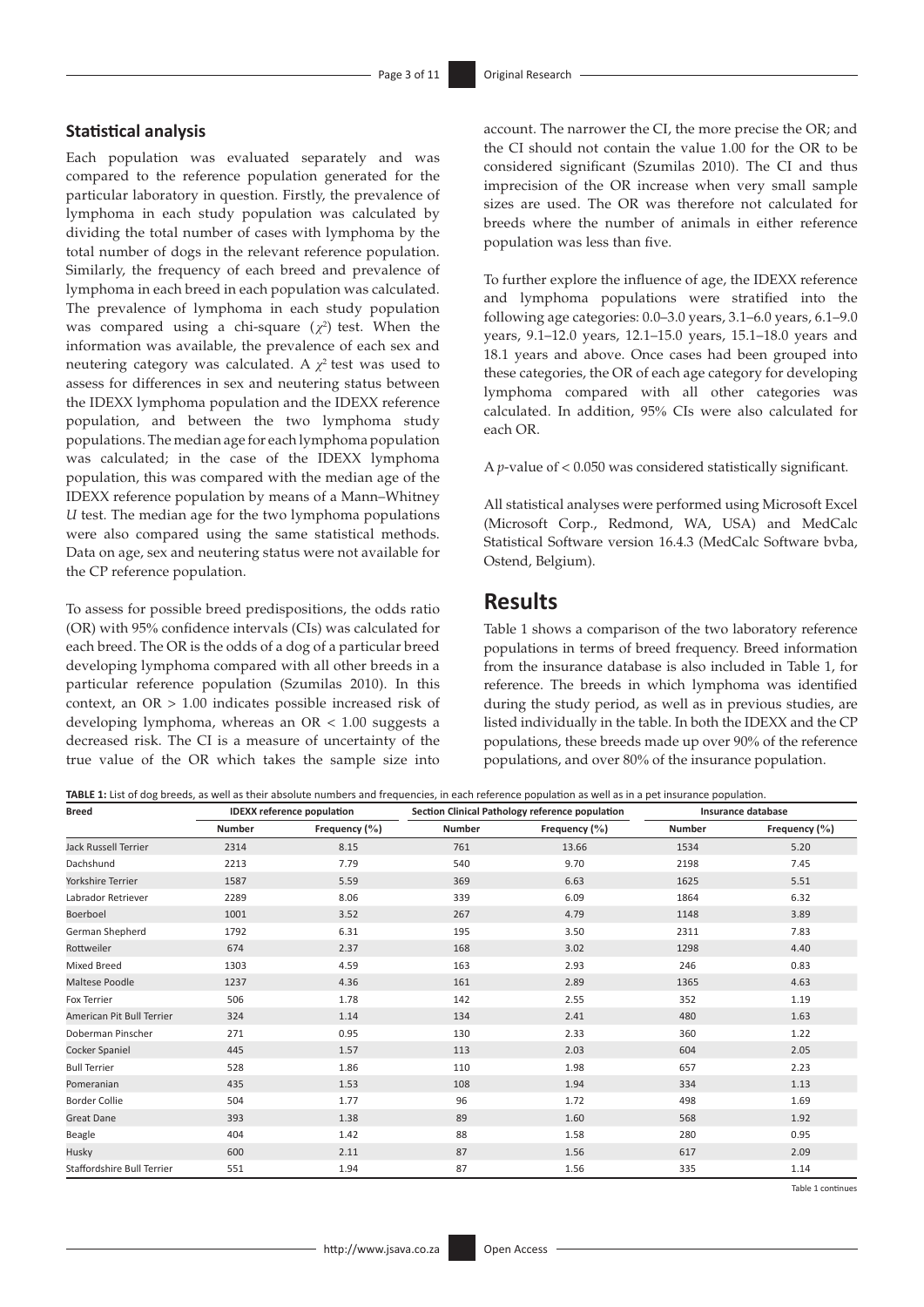**TABLE 1 (Continues...):** List of dog breeds, as well as their absolute numbers and frequencies, in each reference population as well as in a pet insurance population.

| <b>Breed</b>                             | <b>IDEXX</b> reference population |               | Section Clinical Pathology reference population |               | Insurance database |               |
|------------------------------------------|-----------------------------------|---------------|-------------------------------------------------|---------------|--------------------|---------------|
|                                          | <b>Number</b>                     | Frequency (%) | Number                                          | Frequency (%) | <b>Number</b>      | Frequency (%) |
| Schnauzer                                | 667                               | 2.35          | 81                                              | 1.45          | 344                | 1.17          |
| Boxer                                    | 370                               | 1.30          | 75                                              | 1.35          | 583                | 1.98          |
| Chihuahua                                | 289                               | 1.02          | 75                                              | 1.35          | 234                | 0.79          |
| Miniature Pinscher                       | 453                               | 1.59          | 75                                              | 1.35          | 63                 | 0.21          |
| <b>Scottish Terrier</b>                  | 486                               | 1.71          | 73                                              | 1.31          | 127                | 0.43          |
| <b>English Bulldog</b>                   | 397                               | 1.40          | 71                                              | 1.27          | 990                | 3.35          |
| Rhodesian Ridgeback                      | 456                               | 1.61          | 71                                              | 1.27          | 439                | 1.49          |
| Golden Retriever                         | 770                               | 2.71          | 60                                              | 1.08          | 724                | 2.45          |
| <b>Basset Hound</b>                      | 331                               | 1.17          | 59                                              | 1.06          | 503                | 1.70          |
| <b>Boston Terrier</b>                    | 228                               | 0.80          | 58                                              | 1.04          | 314                | 1.06          |
| Poodle                                   | 392                               | 1.38          | 47                                              | 0.84          | 504                | 1.71          |
| Shar-Pei                                 | 196                               | 0.69          | 27                                              | 0.48          | 416                | 1.41          |
| <b>Belgian Shepherd</b>                  | 58                                | 0.20          | 20                                              | 0.36          | 121                | 0.41          |
| Bouvier des Flandres                     | 101                               | 0.36          | 19                                              | 0.34          | 15                 | 0.05          |
| Newfoundland                             | 39                                | 0.14          | 18                                              | 0.32          | 46                 | 0.16          |
| <b>Bullmastiff</b>                       | 129                               | 0.45          | 14                                              | 0.25          | 32                 | 0.11          |
| Greyhound                                | 65                                | 0.23          | $\overline{9}$                                  | 0.16          | $\,8\,$            | 0.03          |
| Pointer (Unspecified)                    | 76                                | 0.27          | $\overline{7}$                                  | 0.13          | 5                  | 0.02          |
| Whippet                                  | 45                                | 0.16          | 5                                               | 0.09          | 50                 | 0.17          |
| Australian Shepherd                      | 33                                | 0.12          | $\overline{4}$                                  | 0.07          | 12                 | 0.04          |
| Springer Spaniel                         | 41                                | 0.14          | 3                                               | 0.05          | 66                 | 0.22          |
| <b>Black Russian Terrier</b>             | 27                                | 0.10          | $\overline{2}$                                  | 0.04          | 17                 | 0.06          |
| Mastiff                                  | 11                                | 0.04          | $\overline{2}$                                  | 0.04          | $\mathsf 3$        | 0.01          |
| Hungarian Vizsla                         | 22                                | 0.08          | $\mathbf{1}$                                    | 0.02          | 50                 | 0.17          |
| Kerry Blue Terrier                       | 13                                | 0.05          | $\mathbf{1}$                                    | 0.02          | $\overline{4}$     | 0.01          |
| Schipperke                               | 12                                | 0.04          | $\,1\,$                                         | 0.02          | 21                 | 0.07          |
| Chow Chow                                | 219                               | 0.77          | $\mathsf{O}\xspace$                             | 0.00          | 303                | 1.03          |
| Spaniel (Unspecified)                    | 291                               | 1.02          | $\mathsf 0$                                     | 0.00          | $\mathbf 0$        | 0.00          |
| Terrier (Unspecified)                    | 213                               | 0.75          | $\overline{0}$                                  | 0.00          | 32                 | 0.11          |
| Airedale Terrier                         | 48                                | 0.17          | $\overline{4}$                                  | 0.07          | 19                 | 0.06          |
| American Staffordshire<br><b>Terrier</b> | 33                                | 0.12          | 32                                              | 0.57          | 955                | 3.24          |
| <b>Bernese Mountain Dog</b>              | 16                                | 0.06          | $\overline{2}$                                  | 0.04          | 17                 | 0.06          |
| <b>Briard</b>                            | $\mathbf 0$                       | 0.00          | $\overline{0}$                                  | 0.00          | $\overline{3}$     | 0.01          |
| Collie                                   | 129                               | 0.45          | 6                                               | 0.11          | 65                 | 0.22          |
| Corgi                                    | 91                                | 0.32          | 11                                              | 0.20          | 95                 | 0.32          |
| Gordon Setter                            | $1\,$                             | 0.00          | $\pmb{0}$                                       | 0.00          | $\pmb{0}$          | 0.00          |
| <b>Irish Setter</b>                      | 32                                | 0.11          | $\overline{2}$                                  | 0.04          | 33                 | 0.11          |
| Irish Water Spaniel                      | $\pmb{0}$                         | 0.00          | $\mathsf 0$                                     | 0.00          | $\bf 0$            | 0.00          |
| Irish Wolfhound                          | 126                               | 0.44          | $\overline{4}$                                  | 0.07          | 46                 | 0.16          |
| Old English Sheepdog                     | 6                                 | 0.02          | $\pmb{0}$                                       | 0.00          | $\overline{2}$     | 0.01          |
| Saint Bernard                            | 91                                | 0.32          | 22                                              | 0.40          | 176                | 0.60          |
| Other breeds                             | 2149                              | 7.53          | 461                                             | 8.28          | 3401               | 11.52         |
| Total number of dogs                     | 28 5 23                           | 100.00        | 5569                                            | 100.00        | 29 512             | 100.00        |

Breeds in which lymphoma was identified in this and previous studies are listed individually.

### **IDEXX Laboratories database**

A total of 304 dogs were identified from the initial database search, of which 91 were excluded based on the aforementioned criteria. Thus, 213 dogs with lymphoma were included from the IDEXX database during the study period. The reference population consisted of 28 523 dogs for which samples had been accessioned during the same period. The prevalence of lymphoma in the IDEXX study population was 7.5 per 1000 dogs (0.75%).

Table 2 shows the prevalence of lymphoma in each breed as well as the OR of the different dog breeds for developing lymphoma (only when more than five individuals are

- <http://www.jsava.co.za> Open Access

represented). Fourteen dog breeds were found to have either significantly increased OR (*n* = 13) or decreased OR  $(n = 1)$ .

The median age of dogs with lymphoma in the IDEXX population was 8.0 years (range: 9.0 months – 15.0 years); the median age for the IDEXX reference population was 7.0 years (range: 7.0 days – 20.0 years). The difference between the age distribution of the two groups was found to be significant  $(p = 0.015)$ . When the OR for developing lymphoma for the different age categories were calculated, it was found that dogs in the 6.1–9.0 year category had a significantly higher OR (OR 1.61, CI 1.20–2.16) compared with all other groups  $(p = 0.002)$ , and the 0.0–3.0 year group had a significantly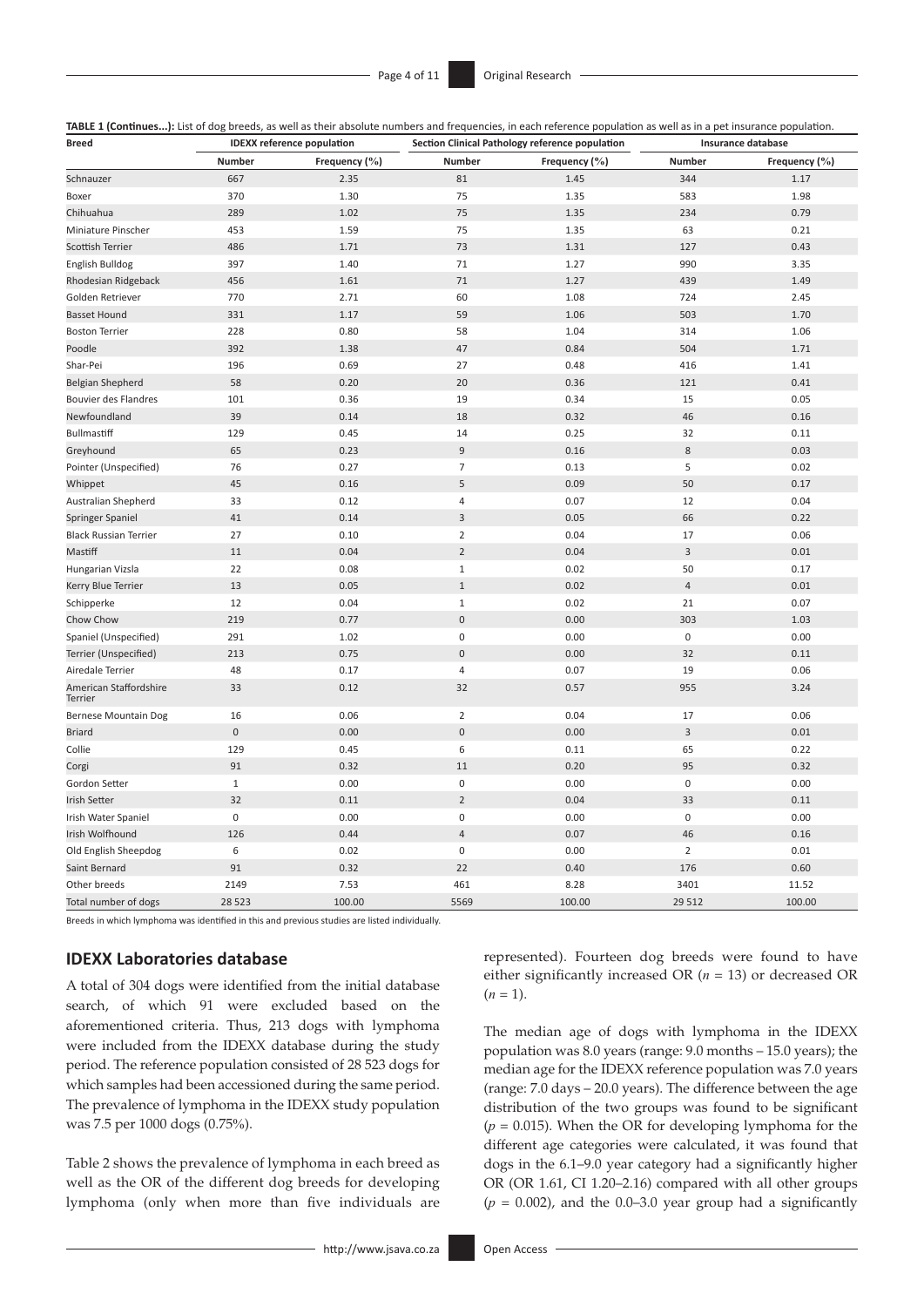| TABLE 2: Prevalence, odds ratios and their confidence intervals for lymphoma in 49 dog breeds from two study populations. |  |
|---------------------------------------------------------------------------------------------------------------------------|--|
|---------------------------------------------------------------------------------------------------------------------------|--|

| Breed                           | <b>IDEXX</b> population |                                  | Section of Clinical Pathology population |                            |                     |                               |                          |                            |
|---------------------------------|-------------------------|----------------------------------|------------------------------------------|----------------------------|---------------------|-------------------------------|--------------------------|----------------------------|
|                                 | Absolute number         | Prevalence of<br>lymphoma $(\%)$ | Odds ratio                               | 95% confidence<br>interval | Absolute number     | Prevalence of<br>lymphoma (%) | Odds ratio               | 95% confidence<br>interval |
| Jack Russell Terrier            | 11                      | 0.48                             | 0.62                                     | $0.33 - 1.14$              | 3                   | 0.39                          | 0.53                     | $0.16 - 1.72$              |
| Dachshund                       | 9                       | 0.41                             | 0.53                                     | $0.27 - 1.04$              | $\mathbf{1}$        | 0.19                          | 0.25                     | $0.03 - 1.80$              |
| Yorkshire Terrier               | $\mathbf{1}$            | 0.06                             | 0.08                                     | $0.01 - 0.57$              | $\mathbf{1}$        | 0.27                          | 0.37                     | $0.05 - 2.72$              |
| Labrador Retriever              | 29                      | 1.27                             | $1.83*$                                  | $1.24 - 2.72$              | 5                   | 1.47                          | 2.30                     | $0.90 - 5.93$              |
| Boerboel                        | 21                      | 2.10                             | $3.07*$                                  | $1.95 - 4.85$              | $\overline{2}$      | 0.75                          | 1.08                     | $0.26 - 4.51$              |
| German Shepherd                 | 8                       | 0.45                             | 0.58                                     | $0.29 - 1.19$              | $\overline{2}$      | 1.03                          | 1.51                     | $0.36 - 6.29$              |
| Rottweiler                      | 9                       | 1.34                             | 1.85                                     | $0.94 - 3.62$              | $\mathbf{1}$        | 0.60                          | 0.85                     | $0.11 - 6.24$              |
| Mixed Breed                     | 11                      | 0.84                             | 1.15                                     | $0.62 - 2.11$              | $\mathbf{1}$        | 0.61                          | 0.88                     | $0.12 - 6.44$              |
| <b>Maltese Poodle</b>           | $\overline{2}$          | 0.16                             | $0.21*$                                  | $0.05 - 0.84$              | $\mathbf 0$         | 0.00                          | $\overline{\phantom{m}}$ | $\overline{\phantom{m}}$   |
| Fox Terrier                     | $1\,$                   | 0.20                             | 0.26                                     | $0.04 - 1.87$              | $\overline{2}$      | 1.41                          | 2.10                     | $0.50 - 8.78$              |
| American Pit Bull<br>Terrier    | $\overline{2}$          | 0.62                             | 0.83                                     | $0.21 - 3.36$              | $\overline{2}$      | 1.49                          | 2.22                     | $0.53 - 9.33$              |
| Doberman Pinscher               | 2                       | 0.74                             | 1.00                                     | $0.25 - 4.03$              | $\mathbf{1}$        | 0.77                          | 1.11                     | $0.15 - 8.15$              |
| Cocker Spaniel                  | $\overline{2}$          | 0.45                             | 0.60                                     | $0.15 - 2.43$              | $\overline{2}$      | 1.77                          | 2.66                     | $0.63 - 11.17$             |
| <b>Bull Terrier</b>             | 8                       | 1.52                             | $2.1*$                                   | $1.03 - 4.28$              | $\mathbf{1}$        | 0.91                          | 1.32                     | $0.18 - 9.69$              |
| Pomeranian                      | $\mathbf{1}$            | 0.23                             | 0.31                                     | $0.04 - 2.18$              | $\mathbf 0$         | 0.00                          | $\overline{a}$           | $\overline{a}$             |
| <b>Border Collie</b>            | 9                       | 1.79                             | $2.5*$                                   | $1.27 - 4.90$              | $\overline{2}$      | 2.08                          | 3.15                     | $0.75 - 13.25$             |
| <b>Great Dane</b>               | 3                       | 0.76                             | 1.03                                     | $0.33 - 3.24$              | $\mathbf 0$         | 0.00                          | $\overline{a}$           |                            |
| Beagle                          | 3                       | 0.74                             | 1.00                                     | $0.32 - 3.14$              | $\mathbf 0$         | 0.00                          | $\overline{\phantom{a}}$ |                            |
| Husky                           | $\mathsf 3$             | 0.50                             | 0.67                                     | $0.21 - 2.09$              | $\overline{2}$      | 2.30                          | 3.49                     | $0.83 - 14.70$             |
| Staffordshire Bull<br>Terrier   | 5                       | 0.91                             | 1.23                                     | $0.51 - 3.00$              | $\mathbf{1}$        | 1.15                          | 1.68                     | $0.23 - 12.36$             |
| Schnauzer                       | $\overline{4}$          | 0.60                             | 0.80                                     | $0.30 - 2.17$              | $\mathbf{1}$        | 1.23                          | 1.81                     | $0.25 - 13.31$             |
| Boxer                           | 8                       | 2.16                             | $3.04*$                                  | $1.49 - 6.2$               | $\mathbf 0$         | 0.00                          | $\overline{a}$           |                            |
| Chihuahua                       | $1\,$                   | 0.35                             | 0.46                                     | $0.06 - 3.31$              | $\overline{2}$      | 2.67                          | 4.07                     | $0.97 - 17.20$             |
| Miniature Pinscher              | $\mathbf{1}$            | 0.22                             | 0.29                                     | $0.04 - 2.09$              | 0                   | 0.00                          | $\overline{\phantom{a}}$ |                            |
| Scottish Terrier                | $\mathbf{1}$            | 0.21                             | 0.27                                     | $0.04 - 1.95$              | $\mathbf{1}$        | 1.37                          | 2.01                     | $0.27 - 14.83$             |
| English Bulldog                 | 8                       | 2.02                             | $2.82*$                                  | 1.38-5.76                  | $\mathbf 0$         | 0.00                          |                          |                            |
| Rhodesian                       | 10                      | 2.19                             | $3.10*$                                  | $1.63 - 5.89$              | $\mathbf{1}$        | 1.41                          | 2.07                     | $0.28 - 15.27$             |
| Ridgeback                       |                         |                                  |                                          |                            |                     |                               |                          |                            |
| Golden Retriever                | 6                       | 0.78                             | 1.05                                     | $0.47 - 2.38$              | $\mathbf{1}$        | 1.67                          | 2.46                     | $0.33 - 18.20$             |
| <b>Basset Hound</b>             | 6                       | 1.81                             | $2.51*$                                  | $1.11 - 5.70$              | $\mathbf{1}$        | 1.69                          | 2.50                     | $0.34 - 18.52$             |
| <b>Boston Terrier</b>           | $1\,$                   | 0.44                             | 0.59                                     | $0.08 - 4.2$               | $\mathbf 0$         | 0.00                          | $\overline{a}$           |                            |
| Poodle                          | $\overline{2}$          | 0.51                             | 0.68                                     | $0.17 - 2.76$              | $\mathbf 0$         | 0.00                          |                          |                            |
| Shar-Pei                        | 3                       | 1.53                             | 2.10                                     | $0.67 - 6.61$              | 0                   | 0.00                          |                          |                            |
| <b>Belgian Shepherd</b>         | 3                       | 5.17                             | $7.39*$                                  | 2.30-23.82                 | $\mathbf{1}$        | 5.00                          | $7.69*$                  | 1.00-58.89                 |
| Bouvier des<br>Flandres         | $\mathbf{1}$            | 0.99                             | 1.34                                     | $0.19 - 9.66$              | $\mathbf 0$         | 0.00                          |                          |                            |
| Newfoundland                    | $\bf 0$                 | 0.00                             |                                          |                            | $\mathbf{1}$        | 5.56                          | $8.59*$                  | $1.11 - 66.22$             |
| <b>Bullmastiff</b>              | $\overline{4}$          | 3.10                             | $4.35*$                                  | 1.59-11.88                 | $\mathbf 0$         | 0.00                          |                          |                            |
| Greyhound                       | $1\,$                   | 1.54                             | 2.10                                     | $0.29 - 15.19$             | $\bf 0$             | 0.00                          |                          |                            |
| Pointer<br>(Unspecified)        | $\overline{2}$          | 2.63                             | 3.64                                     | $0.89 - 14.94$             | $\boldsymbol{0}$    | 0.00                          |                          |                            |
| Whippet                         | $\mathbf{1}$            | 2.22                             | 3.05                                     | $0.42 - 22.26$             | $\mathsf{O}\xspace$ | 0.00                          | $\overline{\phantom{a}}$ |                            |
| Australian<br>Shepherd          | $1\,$                   | 3.03                             | 4.20                                     | $0.57 - 30.88$             | $\boldsymbol{0}$    | 0.00                          |                          |                            |
| Springer Spaniel                | $\boldsymbol{0}$        | 0.00                             | $\overline{\phantom{a}}$                 | $\overline{\phantom{a}}$   | $\mathbf{1}$        | 33.33                         | $\overline{\phantom{a}}$ | $\overline{\phantom{a}}$   |
| <b>Black Russian</b><br>Terrier | $1\,$                   | 3.70                             | 5.17                                     | $0.70 - 38.27$             | $\boldsymbol{0}$    | 0.00                          |                          |                            |
| Mastiff                         | $\,1\,$                 | 9.09                             | 13.45*                                   | $1.71 - 105.5$             | $\mathsf{O}\xspace$ | 0.00                          |                          |                            |
| Hungarian Vizsla                | $1\,$                   | 4.55                             | 6.40                                     | 0.86-47.82                 | $\mathbf 0$         | 0.00                          | $\overline{\phantom{a}}$ | $\overline{a}$             |
| Kerry Blue Terrier              | $\,1\,$                 | 7.69                             | $11.21*$                                 | 1.45-86.58                 | $\boldsymbol{0}$    | 0.00                          |                          |                            |
| Schipperke                      | $1\,$                   | 8.33                             | 12.22*                                   | 1.57-95.13                 | $\boldsymbol{0}$    | 0.00                          | $\overline{\phantom{a}}$ |                            |
| Chow Chow                       | $\mathbf{1}$            | 0.46                             | 0.61                                     | $0.08 - 4.39$              | $\mathsf{O}\xspace$ | 0.00                          |                          |                            |
| Spaniel<br>(Unspecified)        | $\overline{2}$          | 0.69                             | 0.93                                     | $0.23 - 3.75$              | $\boldsymbol{0}$    | 0.00                          |                          |                            |
| Terrier<br>(Unspecified)        | $1\,$                   | 0.47                             | 0.63                                     | $0.09 - 4.51$              | $\bf 0$             | 0.00                          |                          |                            |

Odds ratios are only shown for breeds represented by more than five animals in the reference populations.

\*, *p* < 0.050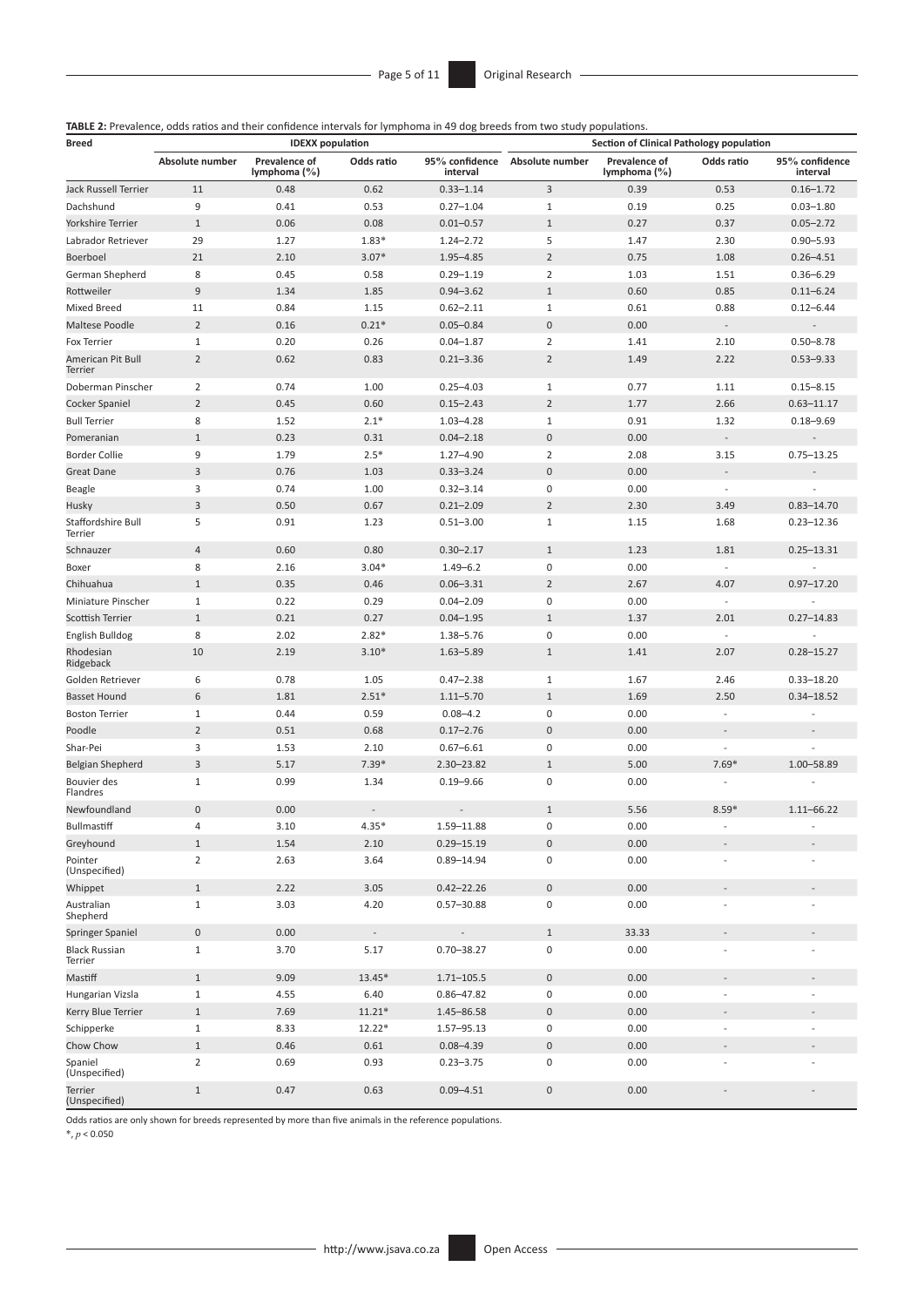**TABLE 3:** Odds ratios with their confidence intervals for lymphoma in the different age categories of the IDEXX population.

| Age category     | Odds ratio | 95% confidence<br>interval |
|------------------|------------|----------------------------|
| $0.0 - 3.0$      | $0.26*$    | $0.13 - 0.47$              |
| $3.1 - 6.0$      | 1.10       | $0.78 - 1.53$              |
| $6.1 - 9.0$      | $1.61*$    | $1.20 - 2.16$              |
| $9.1 - 12.0$     | 1.27       | $0.93 - 1.73$              |
| $12.1 - 15.0$    | 0.98       | $0.65 - 1.48$              |
| $15.1 - 18.0$    | 0.38       | $0.10 - 1.55$              |
| $18.1+$          | 1.52       | $0.09 - 24.78$             |
| $*$ $\sim$ 0.050 |            |                            |

\*, *p* < 0.050

decreased OR (OR 0.26, CI 0.13–0.47) compared with all other groups (*p* < 0.001) (Table 3).

The lymphoma population consisted of 56% males and 44% females, whereas the reference population consisted of 48% males and 52% females. The sex distribution for the two populations were significantly different and the lymphoma population had a significantly higher percentage of males ( $\chi^2$ : 4.55,  $p = 0.033$ ). A significant relationship between sex (including neutering status) and population group (lymphoma vs. reference) ( $\chi^2$ : 10.97,  $p = 0.011$ ) was found. Regarding neutering status, there was a significantly higher proportion of spayed females to intact females in the lymphoma population when compared with the reference population  $(\chi^2: 7.47, p = 0.006)$ . The proportion of neutered males to intact males did not differ significantly between groups  $(\chi^2: 0.05, p = 0.800)$ .

#### **Section Clinical Pathology database**

A total of 43 cases were identified during the initial database search, of which four were excluded. Thirty-nine dogs with lymphoma were included from the CP database. The reference population consisted of 5569 dogs. The prevalence of lymphoma in this study population was 7.0 per 1000 dogs  $(0.70\%)$ .

The median age of dogs with lymphoma was 6.5 years (range: 2.0 months – 14.0 years), and the population consisted of 54% males and 46% females. It was not possible to extract age and sex data for the reference population; thus, no comparisons were possible.

From Table 2, two dog breeds had significantly increased odds for developing lymphoma compared with other breeds in this population. There were only three Springer Spaniels in the CP reference population; OR were not calculated for this breed.

### **Differences between lymphoma study populations**

No significant difference was found in terms of lymphoma prevalence for the two groups ( $\chi^2$ : 0.14,  $p = 0.700$ ), and also between the age distributions of both groups ( $p = 0.456$ ). When neutering status was compared between the two lymphoma groups, there was a higher proportion of both spayed females to intact females and neutered males to intact males in the CP population compared with the IDEXX lymphoma population ( $\chi^2$ : 12.01,  $p = 0.005$  for females;  $\chi^2$ : 8.86,  $p = 0.003$  for males).

# **Ethical considerations**

This was a retrospective study conducted on data obtained from clinical cases and ethical approval was not needed.

# **Discussion**

This study showed an increased prevalence of lymphoma in certain breeds in two South African study populations. The Labrador Retriever, Boerboel, Bull Terrier, Border Collie, Boxer, English Bulldog, Rhodesian Ridgeback, Basset Hound, Belgian Shepherd, Bullmastiff, Mastiff, Kerry Blue Terrier and Schipperke were identified from the IDEXX database to be at an increased risk for lymphoma. The CP study population showed an increased risk for lymphoma in the Belgian Shepherd and Newfoundland. Many of the breeds identified in the IDEXX database as having a significantly increased OR were also identified in the CP database as having OR > 1.00 but failed to reach statistical significance. The reason for this is likely to be the small CP study population size. Similarly, several other breeds in the IDEXX database had OR > 1.00 but failed to show statistical significance. This could be related to the fact that some breeds were represented by very few cases in this population.

Previous epidemiological studies have identified a number of breeds as having an increased risk for developing lymphoma. Among the breeds identified in this study, the Boxer is frequently described as being predisposed. Numerous studies conducted in North America (Dorn et al. 1967; Keller et al. 1993; Priester 1967; Priester & McKay 1980; Villamil et al. 2009), the United Kingdom (Day & Whitbread 1995; Edwards et al. 2003), France (Fournel-Fleury et al. 2002; Pastor et al. 2009; Ponce et al. 2010), the Netherlands (Teske 1994) and Italy (Gavazza et al. 2001) have shown this breed to be overrepresented when compared with a reference population. This breed also shows a predilection for T-cell lymphomas and lymphoproliferative disorders (Fournel-Fleury et al. 2002; Modiano et al. 2005; Pastor et al. 2009; Ponce et al. 2010), underscoring the role of genetics in the development of this disease. In contrast, two recent epidemiological studies in Germany (Ernst et al. 2016) and Switzerland (Gruentzig et al. 2016) failed to demonstrate a predilection for lymphoma in this breed.

In addition to the frequently cited Boxer, numerous studies have also identified the Bullmastiff (Day & Whitbread 1995; Edwards et al. 2003; Ernst et al. 2016; Keller et al. 1993; Villamil et al. 2009) and English Bulldog (Edwards et al. 2003; Priester & McKay 1980) as having a significantly higher relative risk for developing lymphoma, as was found here. In a case series following 59 Bullmastiffs from three households over a period of 3 years, 9 of these animals (some of which were related) developed lymphoma (Onions 1984). Based on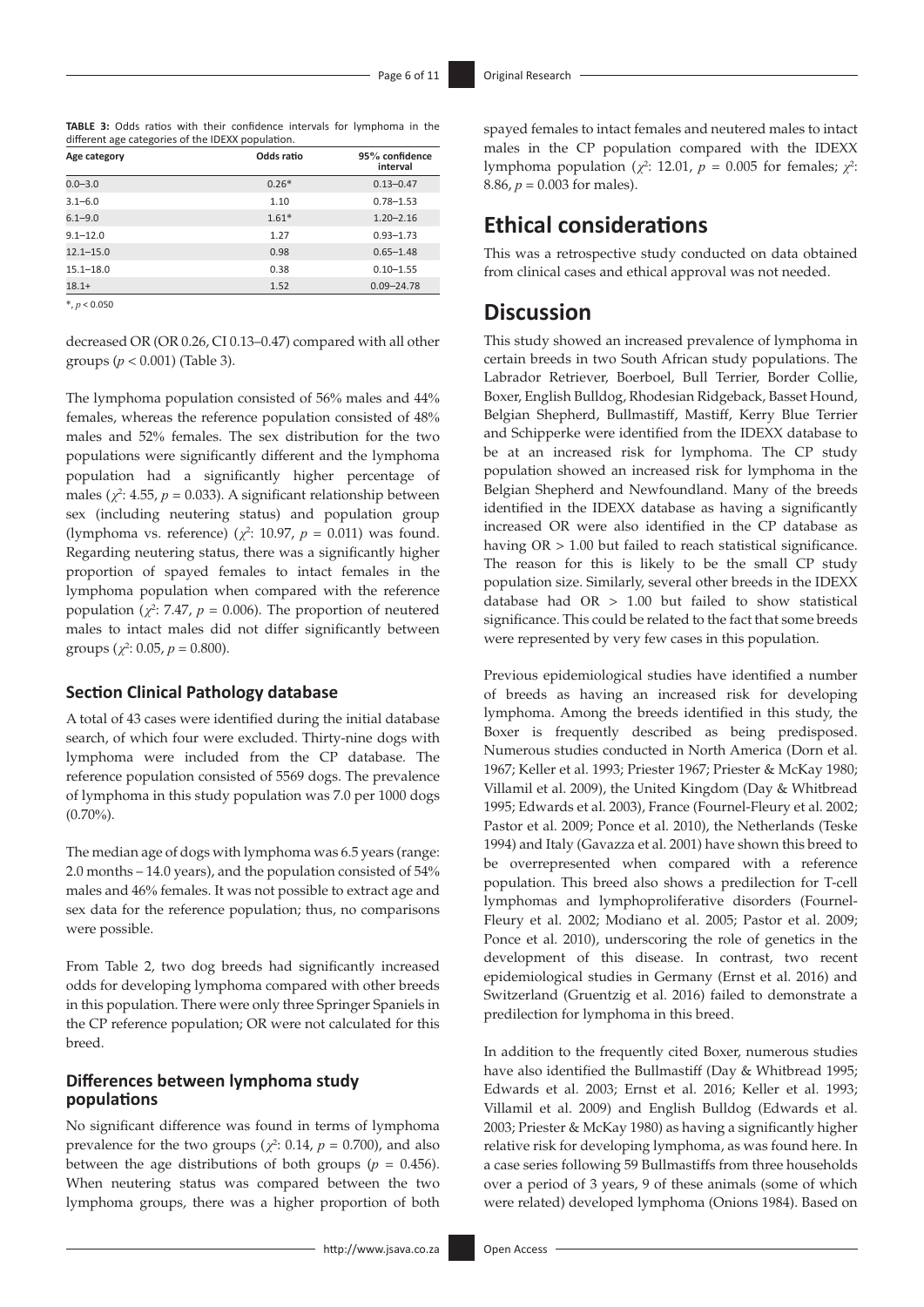these findings, it was thought that this breed had one of the highest incidence rates among dogs (Onions 1984). In a study evaluating the incidence of lymphoma in a population of insured dogs in the United Kingdom, a significant breed effect was demonstrated for all of the three above-mentioned breeds, and that certain age groups within each breed appeared to have an increased incidence of lymphoma compared with other age groups (Edwards et al. 2003). Specifically, a higher incidence of lymphoma was noted in the 0.0–3.0 year group for English Bulldogs, in the 4.0–6.0 year group for Bullmastiffs and in the 7.0–9.0 year and 10.0–14.0 year groups for Boxers. In our study, similar breedspecific analysis was not performed. However, it should be noted that most of the Bullmastiffs fell into the 4.0–6.0 year group, and most of the Boxers from this series were over 6 years of age. This suggests a similar pattern. It is also interesting to note that both the English Bulldog and the Boxer derive from the same ancestor, namely the Bullenbeisser (Bongianni & Mori 1982; Fogle 2000). The Bullmastiff in turn is derived from the English Bulldog and the English Mastiff (Bongianni & Mori 1982; Fogle 2000). All of these breeds fall into the Molosser category of dog breeds and are descended from the Tibetan Mastiff (Bongianni & Mori 1982). This further substantiates the role of genetics in the development of lymphoma and suggests that various susceptibility genes may have been inadvertently selected during derivation of these breeds.

Other breeds previously mentioned in the literature and identified in the current study as having increased odds of developing lymphoma include the Labrador Retriever (Priester & McKay 1980) and Basset Hound (Priester & McKay 1980; Villamil et al. 2009).

Although many of the results of the present study were in agreement with previous reports, some differences were also noted. Certain breeds have been mentioned in earlier studies as being overrepresented in lymphoma populations when compared with a reference population, but similar results were not found in our study. These breeds are listed in Table 4, together with the relevant studies. Of these breeds, the Rottweiler has featured in numerous studies, and familial clustering has been demonstrated in two case series, of which one series originated from South Africa (Lobetti 2009; Teske et al. 1994). However, the OR for this breed was not significantly greater than 1.00 in either of the South African study populations here. A possible explanation for this discrepancy could be that the clustering was observed in a family with a particular genetic susceptibility, which is not necessarily present in all South African Rottweilers.

Studies from Brazil (Neuwald et al. 2014), Poland (Sapierzynski et al. 2010), Romania (Cora et al. 2016), England and Scotland (Blackwood et al. 1997) mentioned that some of the above-mentioned breeds appeared to be overrepresented in terms of absolute numbers, but no statistical analysis was performed in terms of comparison with a reference population. An earlier study also stated that

**TABLE 4:** List of dog breeds that have been previously described in the veterinary literature as being overrepresented in lymphoma populations compared to their reference populations.

| Dog breed                      | Reference(s)                                                                                                                                            |
|--------------------------------|---------------------------------------------------------------------------------------------------------------------------------------------------------|
| Airedale Terrier               | Priester and McKay (1980); Villamil et al. (2009)                                                                                                       |
| American Pit Bull Terrier      | Ernst et al. (2016)                                                                                                                                     |
| American Staffordshire Terrier | Ernst et al. (2016)                                                                                                                                     |
| Beagle                         | Keller et al. (1993); Priester and McKay (1980)                                                                                                         |
| <b>Bernese Mountain Dog</b>    | Villamil et al. (2009)                                                                                                                                  |
| Bouvier des Flandres           | Teske (1994); Villamil et al. (2009)                                                                                                                    |
| <b>Briard</b>                  | Ernst et al. (2016); Keller et al. (1993)                                                                                                               |
| Cocker Spaniel                 | Pastor et al. (2009)                                                                                                                                    |
| Collie                         | Day and Whitbread (1995)                                                                                                                                |
| Doberman                       | Day and Whitbread (1995)                                                                                                                                |
| German Shepherd                | Day and Whitbread (1995)                                                                                                                                |
| Golden Retriever               | Priester and McKay (1980); Villamil et al. (2009);<br>Zemann et al. (1998)                                                                              |
| Gordon Setter                  | Villamil et al. (2009)                                                                                                                                  |
| <b>Great Dane</b>              | Day and Whitbread (1995)                                                                                                                                |
| Hungarian Vizsla               | Villamil et al. (2009)                                                                                                                                  |
| Irish Setter                   | Ernst et al. (2016); Pastor et al. (2009)                                                                                                               |
| Irish Water Spaniel            | Keller et al. (1993)                                                                                                                                    |
| Irish Wolfhound                | Villamil et al. (2009)                                                                                                                                  |
| <b>Jack Russell Terrier</b>    | Day and Whitbread (1995)                                                                                                                                |
| Old English Sheepdog           | Villamil et al. (2009)                                                                                                                                  |
| Pembroke Welsh Corgi           | Villamil et al. (2009)                                                                                                                                  |
| Rottweiler                     | Day and Whitbread (1995); Ernst et al. (2016);<br>Jagielski et al. (2002); Lobetti (2009); Teske (1994);<br>Teske et al. (1994); Villamil et al. (2009) |
| Saint Bernard                  | Teske (1994); Villamil et al. (2009)                                                                                                                    |
| Scottish Terrier               | Keller et al. (1993); Priester and McKay (1980);<br>Teske (1994); Teske et al. (1994); Villamil et al.<br>(2009)                                        |
| Yorkshire Terrier              | Villamil et al. (2009)                                                                                                                                  |

The relevant sources of the dog breed information have also been listed.

Note: Please see the full reference list of the article, Van Rooyen, L.J., Hooijberg, E. & Reyers, F., 2018, 'Breed prevalence of canine lymphoma in South Africa', *Journal of the South African Veterinary Association* 89(0), a1530. [https://doi.org/10.4102/jsava.v89i0.1530,](https://doi.org/10.4102/jsava.v89i0.1530) for more information.

no breed predispositions were found when the lymphoma population was compared with numbers of dogs registered at the kennel clubs (Dobson & Gorman 1993). The details of the statistical analysis were unavailable; thus, no further comment can be made.

Another finding in the present study was that of a significantly decreased OR for the Maltese Poodle in the IDEXX population. A previous study found a significantly decreased OR for the Maltese breed, as well as a number of other breeds (Villamil et al. 2009). It should, however, be noted that the type of dog that is commonly referred to as a Maltese Poodle in South Africa is not a recognised breed (Z. Petersen [Kennel Union of South Africa], pers. comm., 27 February 2017). The Maltese, on the contrary, is a small white dog with a silky coat which belongs to the Toy group of dogs (Anonymous 2016). Thus, the findings of this study cannot be compared with those of the previous study and should be considered as unique to South Africa. Overall, the findings of decreased OR in several breeds suggest that various heritable protective factors exist, in addition to genetic risk factors (Modiano et al. 2005).

Several breeds with significantly increased risk for lymphoma in this study had not been mentioned previously in the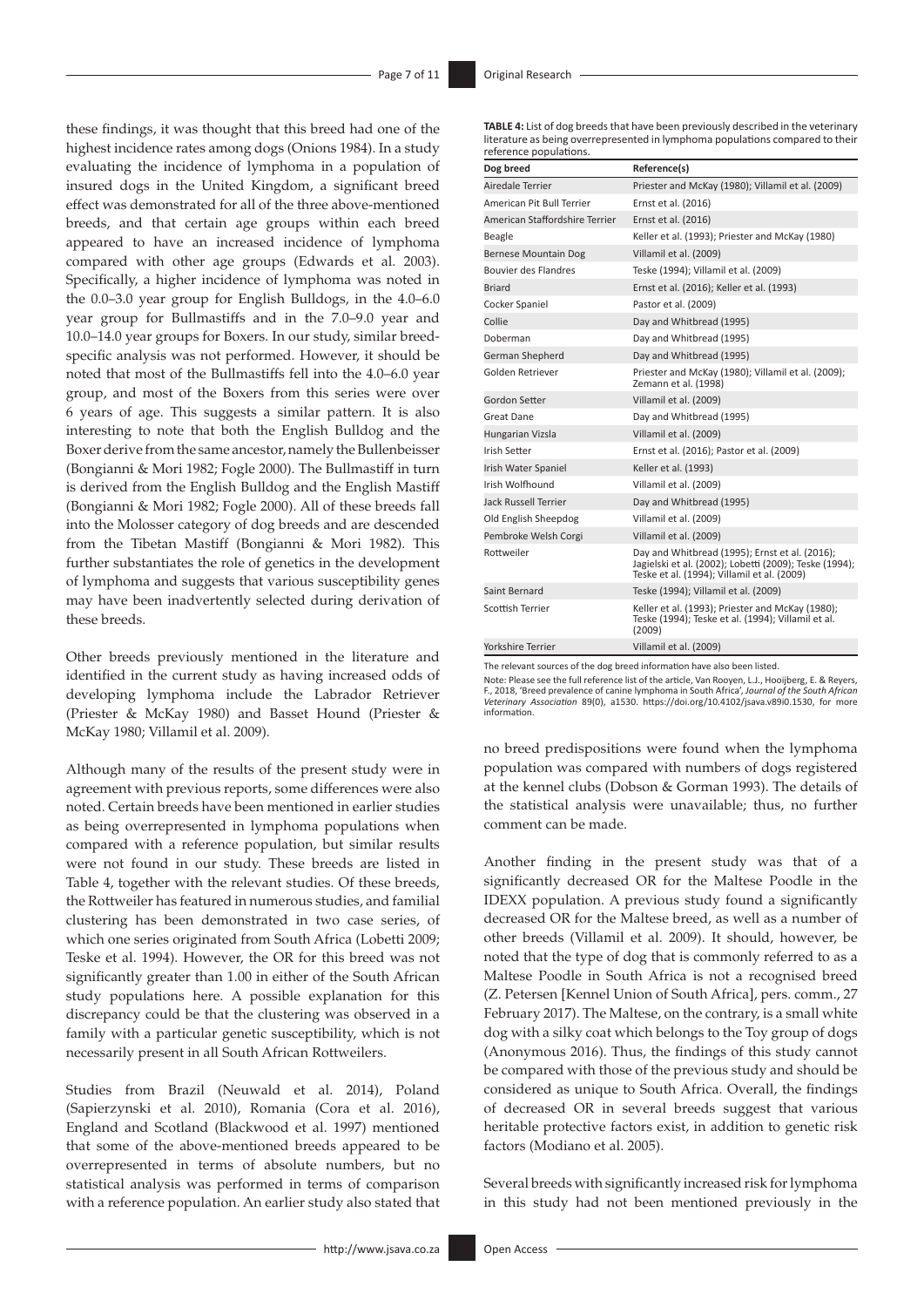literature. These included local breeds such as the Boerboel and Rhodesian Ridgeback, as well as the Border Collie, Bull Terrier, Belgian Shepherd, Newfoundland, Schipperke and Kerry Blue Terrier. The latter three breeds appeared to have markedly increased OR; however, these breeds were relatively underrepresented in both reference populations, and the small sample size is evidenced by the very wide CI. Border Collies were found in a previous study to have a predilection for B lymphocyte lymphoproliferative disorders (Modiano et al. 2005).

Although the ancestry of the Boerboel is not entirely clear, available records suggest that this breed was derived from local dogs and Molosser-type dogs which were imported by early European settlers, namely the Bullenbeisser, English Bulldog, English Mastiff and eventually the Bullmastiff (Graebe 1995). Similarly, it is thought that the Rhodesian Ridgeback derives from Dutch and German Mastiffs crossed with indigenous ridgebacked dogs (Fogle 2000). These findings again suggest the existence of susceptibility genes which may be common to a subset of Molosser-type dogs.

There are a number of potential reasons for the discrepancies found between the results of this study and those of previous findings. Firstly, some of the dog breeds which have been mentioned in the literature as having an increased risk for lymphoma but did not feature in this study are not particularly popular in South Africa. This is evidenced by the low frequency of these breeds in the various reference populations used for this study, as well as in the insurance database. Some examples of such breeds include the Airedale Terrier, Old English Sheepdog, Briard, Bernese Mountain Dog and Irish Water Spaniel. With very low numbers in the South African general canine population, such disease predispositions and susceptibilities cannot be easily demonstrated.

Secondly, the composition of the reference populations used differ from study to study. In this study, the two reference populations used for the purpose of comparison included canine patients presenting for veterinary care and undergoing clinicopathologic or microbiologic testing. While using a hospital population as a reference population is commonly employed in veterinary studies (Ernst et al. 2016), this approach may have drawbacks. Some populations may only comprise sick animals and may not be representative of the general canine population (Ernst et al. 2016). On the contrary, while the use of an insurance population may be more representative of a healthy population, it may bias the reference population towards more expensive breeds (Ernst et al. 2016).

Another possibility for the different findings include genotypic differences between dogs of the same breed in different geographic locations (Dobson 2013), and that overrepresented breeds in one location are specific to that country (e.g. the Boerboel in South Africa) (Pastor et al. 2009). Depending on population size and breed popularity, some breeds may have a great deal of genetic diversity across geographical locations (Dobson 2013). This is speculated to be the reason for the higher incidence of haemangiosarcoma in American Golden Retrievers compared with British Golden Retrievers (Dobson 2013), for example. This could also partly account for the differences in progression-free survival of dogs with lymphoma from different geographical locations, as was shown by Wilson-Robles et al. (2017). In terms of lymphoma prevalence, it is possible that a similar situation exists for the South African variants of certain breeds compared with their counterparts found in other locations. Furthermore, differences between early and more recent studies could reflect evolution of the various dog breeds over time, with a resultant change in the incidence of lymphoma (Pastor et al. 2009). This could explain the difference in some of the findings between the present study and those studies conducted decades ago.

The aetiology of lymphoma is considered to be multifactorial, with both environmental and genetic influences implicated in both humans and dogs (Marconato, Gelain & Comazzi 2013; Modiano et al. 2005; Pastor et al. 2009). Cancer is a genetic disease associated with the accumulation of mutations and rearrangement of DNA (Thamm et al. 2013). Various insults produce oncogenic mutations, which may give rise to a neoplastic phenotype (Thamm et al. 2013).

Heritability plays a key role in the development of spontaneous lymphoproliferative disease (Modiano et al. 2005; Thamm et al. 2013), as evidenced by the fact that certain breeds have a specific predisposition to different subtypes (Modiano et al. 2005). Moreover, the finding that some breeds appear to be predisposed to lymphoma, while others appear underrepresented, suggests that genetic risk or protective factors for the disease were segregated with breed-specific traits and perpetuated with inbreeding and line breeding (Modiano et al. 2005). This is supported by the findings from the present study, which demonstrates that a number of related breeds all appear to have an increased risk for lymphoma.

Different cytogenetic abnormalities and mutations have already been identified in dogs with lymphoproliferative disease, and recurrent abnormalities may occur with significantly higher frequency in a single dog breed (Modiano et al. 2005). Epigenetic modifications, such as genomic hypomethylation, are also implicated in the development of spontaneous lymphoproliferative disease in dogs and humans (Pelham et al. 2003). Interestingly, in a previous study, evidence of hypomethylation was found in only onethird of lymphoid leukaemia cases and two-thirds of lymphoma cases, reinforcing the hypothesis that there are multiple molecular genetic pathways which could result in the neoplastic phenotype (Pelham et al. 2003). It is possible that a number of these genetic and epigenetic abnormalities may have been responsible for the breed predispositions found in this study.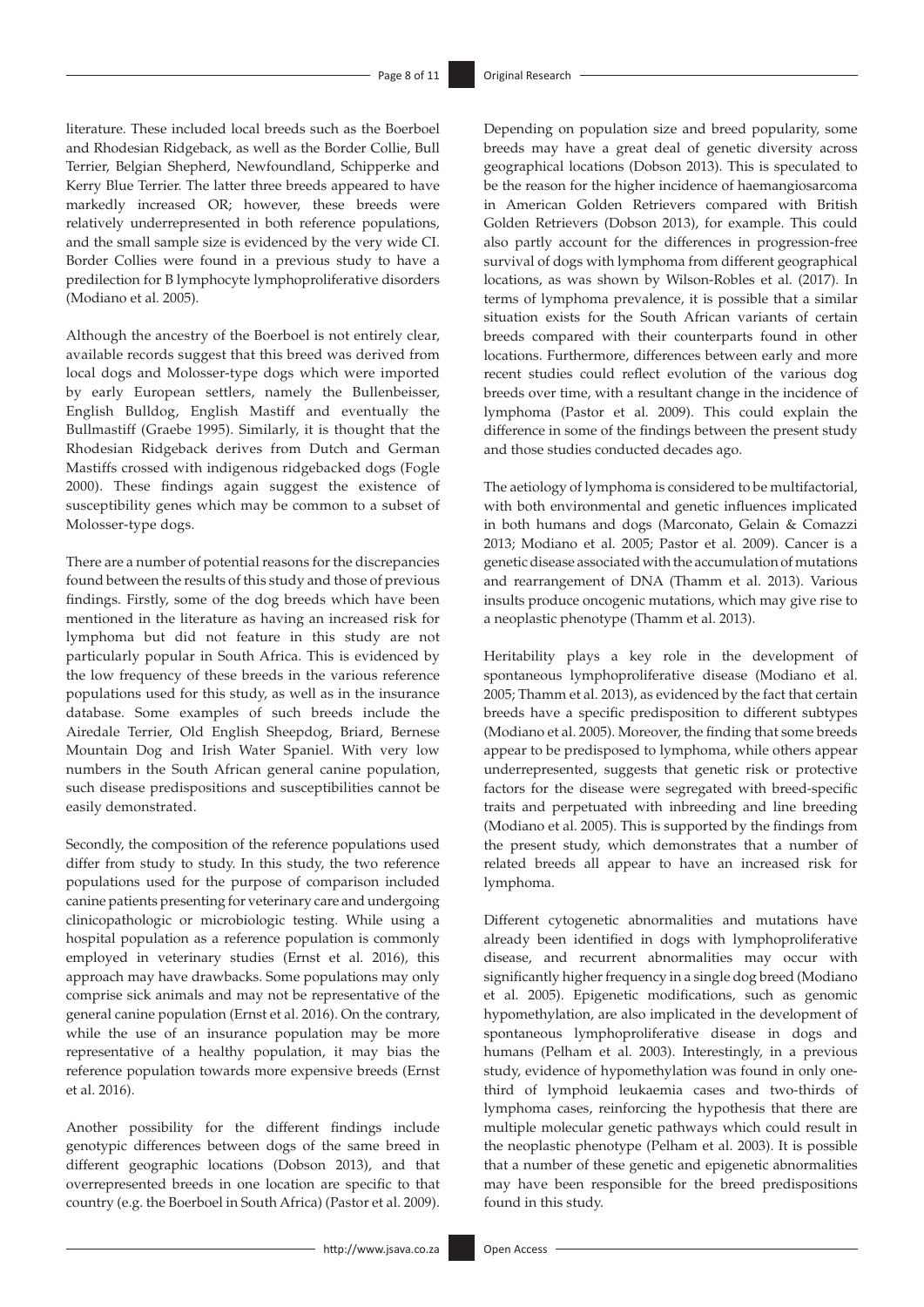The role of environmental agents has also been studied. Specifically, associations between the development of non-Hodgkin's lymphoma and exposure to herbicides (Hayes et al. 1991), electromagnetic radiation (Reif, Lower & Ogilvie 1995), living in industrial areas (Gavazza et al. 2001) and the use of paints and solvents by dog owners (Gavazza et al. 2001) have been described. A French study also demonstrated a significant association between the distribution of canine non-Hodgkin's lymphoma and that of waste incinerators, polluted sites and radioactive waste (Pastor et al. 2009). In the current study, the case histories were mostly unknown to the investigators. Thus, it was not possible to ascertain whether any of these factors contributed to the development of lymphoma in the cases included in this study.

In terms of the age data, the median age for the CP lymphoma population was 6.5 years (mean 7.3 years), whereas the median age of the IDEXX lymphoma population was 8.0 years (mean 7.7 years). These findings are in agreement with previous studies reporting median and average ages (Blackwood et al. 1997; Cora et al. 2016; Day & Whitbread 1995; Dobson & Gorman 1993; Dorn et al. 1967; Ernst et al. 2016; Fournel-Fleury et al. 2002; Greenlee et al. 1990; Gruentzig et al. 2016; Jagielski et al. 2002; Keller et al. 1993; Neuwald et al. 2014; Pastor et al. 2009; Ponce et al. 2010; Zemann et al. 1998). The different age distribution of the IDEXX reference population compared with the IDEXX lymphoma population could be because of increased numbers of animals with lymphoma in the 6.1–9.0 year bracket, as described below.

The significantly decreased OR for the 0.0–3.0 year group has also been described by Villamil et al. (2009). A similar situation exists in humans, where children have a very low incidence of non-Hodgkin's lymphoma (Fisher & Fisher 2004). Given that numerous environmental agents may play a role in mutagenesis and lymphoma pathogenesis, it is possible that the low incidence of lymphoma in the young of both species could be because of limited exposure to these mutagens during a short lifetime. The finding of an increased OR for the 6.1–9.0 year group in the IDEXX lymphoma population is also in agreement with the peak age brackets reported by other studies (Cora et al. 2016; Day & Whitbread 1995; Dobson & Gorman 1993; Ernst et al. 2016; Gavazza et al. 2001; Gruentzig et al. 2015; Merlo et al. 2008; Neuwald et al. 2014; Teske 1994; Villamil et al. 2009). These ranges differed slightly from study to study (most likely because of different age structures of the various populations) but generally included the late middle age to early geriatric group. The oldest peak age reported was 10.0 years (Edwards et al. 2003). In one study, the highest incidence rate for canine lymphoma was reported to be in the 7.0–9.0 year group, which was in contrast to the peak ages for other neoplastic disorders (9.0–11.0 years) (Merlo et al. 2008). No particular reason was offered for this discrepancy.

The impact of sex and neutering on the development of canine lymphoma has been a contentious issue in the

veterinary literature. Many previous studies did not compare their sex and neutering prevalence data with that of a reference population, which limits the usefulness of their findings. While some studies have reported that sex and neutering status do not play a role in the development of lymphoma (Dorn et al. 1967; Ernst et al. 2016; Fournel-Fleury et al. 2002; Gavazza et al. 2001; Greenlee et al. 1990; Merlo et al. 2008; Modiano et al. 2005; Ponce et al. 2010; Teske 1994), the current study showed that the IDEXX lymphoma population had a significantly increased number of males and neutered females compared with the reference population. These findings are in agreement with the study by Villamil et al. (2009), which found that intact females had a significantly lower risk for lymphoma. Other studies have also found similar results (Gruentzig et al. 2016; Keller et al. 1993; Priester & McKay 1980). In fact, two of these studies demonstrated that in addition to neutered females, neutered males were at a greater risk of developing lymphoma (Gruentzig et al. 2016; Keller et al. 1993), which was not found in this study. This has also been noted in breed-specific studies conducted in Golden Retrievers (Riva et al. 2013) and Hungarian Vizslas (Zink et al. 2014). In humans, women have a lower incidence of lymphoma compared with men, with the difference in incidence decreasing after the age of 50 (age commonly associated with menopause) (Villamil et al. 2009). It is thought that the interaction of sex hormones with oestrogen or progesterone receptors influences gene expression (Villamil et al. 2009). A similar mechanism may exist in dogs.

The finding of the increased proportions of sterilised animals in the CP lymphoma population compared with the IDEXX lymphoma population could be because of the format of the submission forms used by each laboratory, as no option for 'neutering status' is present on the IDEXX submission form, and it is often not disclosed. Although this could influence the accuracy of our findings regarding the sex and neutering effect in the IDEXX population, the large sample sizes provide some robustness (i.e. the same pattern probably occurs uniformly when completing forms for dogs with and without lymphoma).

The overall prevalence of lymphoma in the two study populations did not differ significantly from each other. These findings are similar to the prevalence calculated from the German (0.78%) (Ernst et al. 2016) and Polish (0.81%) (Jagielski et al. 2002) studies, with an own clinic population used as reference population in both instances. Other estimates of prevalence in the literature include 0.08% (Edwards et al. 2003), 0.28% (Priester & McKay 1980), 0.58% (Keller et al. 1993), 1.20% (Villamil et al. 2009), 2.00% (Gruentzig et al. 2016) and 2.59% (Cora et al. 2016). The prevalence may vary depending on the composition of the populations under study and the techniques used to diagnose lymphoma. For example, the latter two studies consisted of cases from necropsy studies as well as cytological and histopathological studies, which would skew the results. Comprehensive necropsy examination may have provided a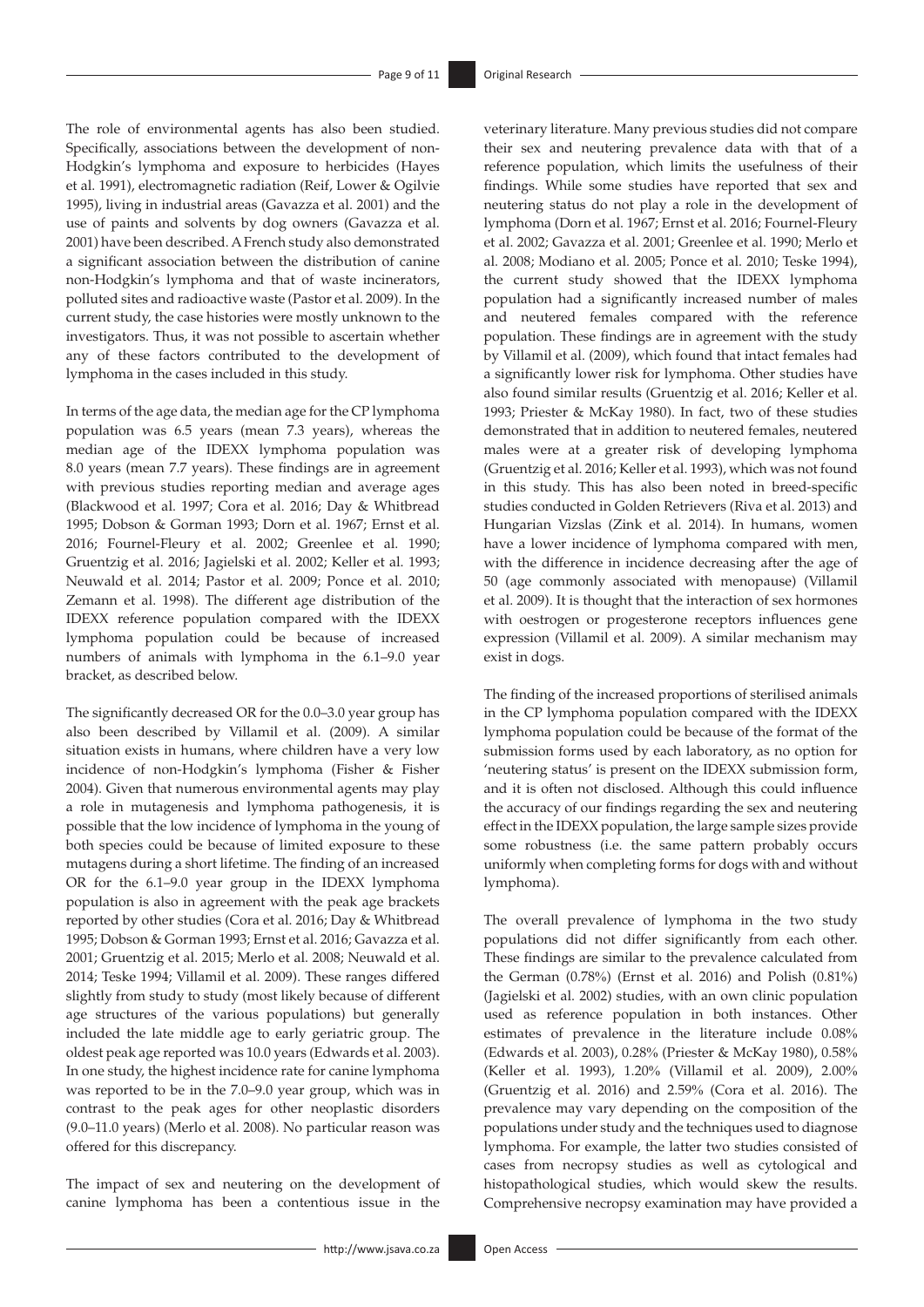more sensitive means to ultimately diagnose lymphoma compared with cytological or histopathological examination of a limited number of tissues.

# **Limitations of the study**

This study had several limitations. Small sample numbers could have masked significant findings. The reference populations consisted of a large number of sick animals, which might not be truly representative of the South African dog population. As a retrospective analysis, the findings are only as accurate as the data recording. Very few cases were confirmed histopathologically or with immunophenotyping. In many cases, a comprehensive history was lacking.

# **Conclusion**

Numerous breeds in this study, such as the Boxer, Boerboel, Rhodesian Ridgeback, English Bulldog and Bullmastiff, showed significantly increased odds for developing lymphoma compared with other breeds. This may be because of the genotypic differences that are specific to South African variants of these breeds. As for previous studies, the age of onset of canine lymphoma appears to be lower than that of other neoplastic diseases. The findings regarding the impact of sex and neutering status suggest that reproductive hormones play a role in the development of this disease. Practically, these findings may be useful to veterinarians advising pet owners regarding potential diseases which may occur in their pet, and also in terms of the pros and cons of neutering animals. The findings may allow clinicians to be more vigilant in terms of monitoring certain breeds for the development of lymphoma. This study may also serve as a baseline for future research investigating the genetic mechanisms involved in the development of lymphoma.

# **Acknowledgements**

The authors wish to thank Clive Berman for providing breed prevalence data from his insurance database and Rouan van Niekerk (WebOps) for extracting data from the IDEXX laboratory information system which was used to generate the IDEXX reference population.

#### **Competing interests**

The authors declare that they have no financial or personal relationships that may have inappropriately influenced them in writing this article.

### **Authors' contributions**

L.J.v.R. participated in the planning and design of the study, data collection and slide review, and wrote the manuscript. E.H. was involved with the study design, data collection and slide review, and also performed the data analysis and interpretation. F.R. provided the idea for this project, performed most of the initial cytological examinations of the cases seen by IDEXX Laboratories and assisted with the

design of the study and data interpretation. Both co-authors assisted with writing the manuscript and approved the final version.

# **References**

- Anonymous, 2016, *Kusa official breed standard: Maltese (Toy group)*, viewed 26 February 2017, from [https://www.kusa.co.za/index.php/documents/breed-](https://www.kusa.co.za/index.php/documents/breed-standards/toy-group/1088-maltese-2)[standards/toy-group/1088-maltese-2](https://www.kusa.co.za/index.php/documents/breed-standards/toy-group/1088-maltese-2)
- Backgren, A.W., 1965, 'Lymphatic leukosis in dogs An epizootological, clinical and haematological study', *Acta Veterinaria Scandinavica* 6(1), 80.
- Blackwood, L., Sullivan, M. & Lawson, H., 1997, 'Radiographic abnormalities in canine multicentric lymphoma: A review of 84 cases', *Journal of Small Animal Practice*  38(2), 62–69.<https://doi.org/10.1111/j.1748-5827.1997.tb02989.x>
- Bongianni, M. & Mori, C., 1982, *Dogs of the world*, WH Allen, London.
- Cartwright, R., Brincker, H., Carli, P.M., Clayden, D., Coebergh, J.W., Jack, A. et al., 1999, 'The rise in incidence of lymphomas in Europe 1985–1992', *European Journal of Cancer* 35(4), 627–633. [https://doi.org/10.1016/S0959-8049\(98\)00401-8](https://doi.org/10.1016/S0959-8049(98)00401-8)
- Cora, R., Gal, A.F., Tabaran, F., Taulescu, M., Nagy, A., Vidrighinescu, R. et al., 2016, 'Epidemiological data concerning canine lymphoma over a ten-year period (2005– 2014), in Cluj-Napoca, Romania', *Bulletin UASVM Veterinary Medicine* 73, 83–88. <https://doi.org/10.15835/buasvmcn-vm:11673>
- Day, M.J. & Whitbread, T.J., 1995, 'Pathological diagnoses in dogs with lymph node enlargement', *Veterinary Record* 136(3), 72–73. [https://doi.org/10.1136/](https://doi.org/10.1136/vr.136.3.72) [vr.136.3.72](https://doi.org/10.1136/vr.136.3.72)
- Dobson, J.M., 2013, 'Breed-predispositions to cancer in pedigree dogs', *ISRN Veterinary Science* 2013, Article ID 941275.<https://doi.org/10.1155/2013/941275>
- J.M. & Gorman, N.T., 1993, 'Canine multicentric lymphoma. Clinicopathological presentation of the disease', *Journal of Small Animal Practice*  34(12), 594–598.<https://doi.org/10.1111/j.1748-5827.1993.tb02584.x>
- Dorn, C.R., Taylor, D.O.N. & Hibbard, H.H., 1967, 'Epizootiologic characteristics of canine and feline leukemia and lymphoma', *American Journal of Veterinary Research* 28, 993–1001.
- Dorn, C.R., Taylor, D.O.N., Schneider, R., Hibbard, H.H. & Klauber, M.R., 1968, 'Survey of animal neoplasms in Alameda and Contra Costa counties, California II. Cancer morbidity in dogs and cats from Alameda County', *Journal of the National Cancer Institute* 40, 307–318.
- Edwards, D.S., Henley, W.E., Harding, E.F., Dobson, J.M. & Wood, J.L.N., 2003, 'Breed incidence of lymphoma in a UK population of insured dogs', *Veterinary and Comparative Oncology* 1(4), 200–206. [https://doi.org/10.1111/j.1476-5810.](https://doi.org/10.1111/j.1476-5810.2003.00025.x) [2003.00025.x](https://doi.org/10.1111/j.1476-5810.2003.00025.x)
- Ernst, T., Kessler, M., Lautscham, E., Willimzig, L. & Neiger, R., 2016, 'Multicentric lymphoma in 411 dogs – An epidemiological study', *Tieraerztliche Praxis Ausgabe Kleintiere Heimtiere* 44(4), 245–251.<https://doi.org/10.15654/TPK-150338>
- Fisher, S.G. & Fisher, R.I., 2004, 'The epidemiology of non-Hodgkin's lymphoma', *Oncogene* 23, 6524–6534. <https://doi.org/10.1038/sj.onc.1207843>
- Fogle, B., 2000, *The new encyclopedia of the dog*, 2nd edn., Dorling Kindersley, London.
- , Fournel-Fleury, C., Ponce, F., Felman, P., Blavier, A., Bonnefont, C., Chabanne, L. et al.,<br>2002, 'Canine T-cell lymphomas: A morphological, immunological, and clinical<br>1910, study of 46 new cases', *Veterinary Pathology* [org/10.1354/vp.39-1-92](https://doi.org/10.1354/vp.39-1-92)
- Gavazza, A., Presciuttini, S., Barale, R., Lubas, G. & Gugliucci, B., 2001, 'Association between canine malignant lymphoma, living in industrial areas, and use of chemicals by dog owners', *Journal of Veterinary Internal Medicine* 15(3), 190–195. <https://doi.org/10.1111/j.1939-1676.2001.tb02310.x>
- Graebe, B., 1995, *Die Boerboele van Suiderlike-Afrika*, Die Suid-Afrikaanse Boerboel Telersvereniging, Bloemfontein.
- Greenlee, P.G., Filippa, D.A., Quimby, F.W., Patnaik, A.K., Calvano, S.E., Matus, R.E.<br>et al., 1990, 'Lymphomas in dogs. A morphologic, immunologic, and clinical<br>study', Cancer 66(3), 480–490. https://doi.org/10.1002/1097-[66:3<480::AID-CNCR2820660314>3.0.CO;2-X](https://doi.org/10.1002/1097-0142(19900801)66:3<480::AID-CNCR2820660314>3.0.CO;2-X)
- Gruentzig, K., Graf, R., Boo, G., Guscetti, F., Hassig, M., Axhausen, K.W. et al., 2016, 'Swiss Canine Cancer Registry 1955–2008: Occurrence of the most common<br>tumour diagnoses and influence of age, breed, body size, sex and neutering status<br>on tumour development', Journal of Comparative Pathology 155, 156–170 <https://doi.org/10.1016/j.jcpa.2016.05.011>
- Gruentzig, K., Graf, R., Haessig, M., Welle, M., Meier, D., Lott, G. et al., 2015, 'The Swiss<br>Canine Cancer Registry: A retrospective study on the occurrence of tumours in<br>dogs in Switzerland from 1955 to 2008', Journal of 161–171.<https://doi.org/10.1016/j.jcpa.2015.02.005>
- Hayes, H., Tarone, R., Cantor, K., Jessen, C., McCurnin, D. & Richardson, R., 1991, 'Case-control study of canine malignant lymphoma: Positive association with dog owner's use of 2,4-dichlorophenoxyacetic acid herbicides', *Journal of the National Cancer Institute* 83(17), 1226–1231.<https://doi.org/10.1093/jnci/83.17.1226>
- Jacobs, R.M., Messick, J.M. & Valli, V.E., 2002, 'Tumors of the hemolymphatic system', in D.J. Meuten (ed.), *Tumors in domestic animals*, 4th edn., pp. 119–198, Iowa State Press, Iowa City, IA.
- Jagielski, D., Lechowski, R., Hoffmann-Jagielska, M. & Winiarczyk, S., 2002, 'A<br>retrospective study of the incidence and prognostic factors of multicentric<br>lymphoma in dogs (1998–2000)', Journal of Veterinary Medicine Seri 419–424.<https://doi.org/10.1046/j.1439-0442.2002.00458.x>